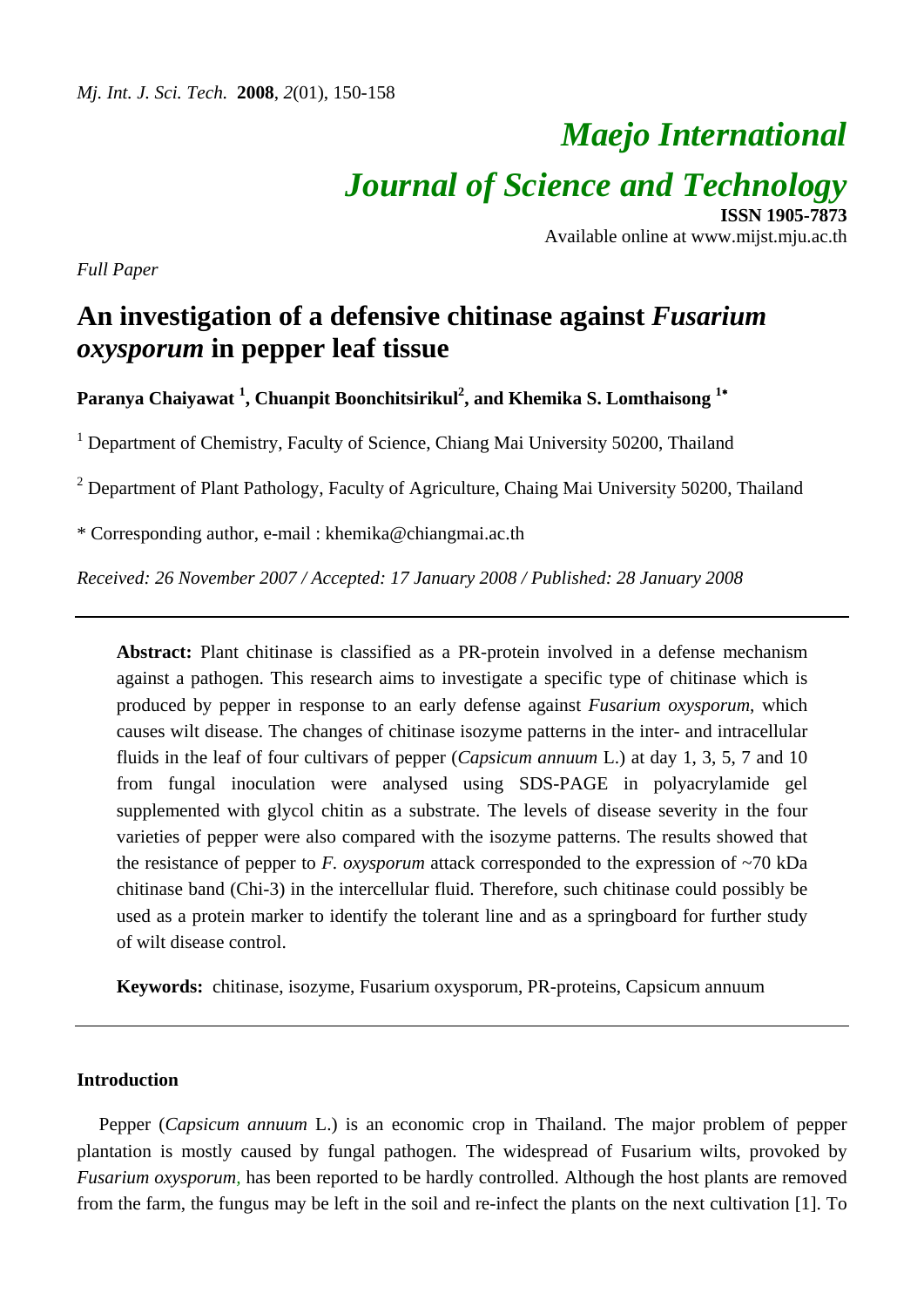control such disease with a chemical pesticide can cause an environmental problem. Therefore, an investigation of a biological control method to inhibit the growth of this pathogen is a challenge.

Chitinase (EC 3.2.14) is an enzyme which catalyses the hydrolysis of chitin, the major cell wall component of many fungal pathogens [2]. Plant chitinase is characterised as one of the pathogenesisrelated (PR) proteins. These proteins are induced by plants when they are infected by a pathogen. They form a protective barrier against the pathogen by collecting at infection sites and act to decrease the susceptibility of the plant [3]. Many studies have reported the success of fungal pathogen inhibition by chitinase isolated from plants [4, 5]. Transgenic plants with plant chitinase gene also show more resistance to pathogen infection [6].

Up to now, the biological control of *F. oxysporum* by chitinase isolated from pepper plant has not yet been reported. Generally, there are many types of chitinases in plants [7]. An investigation of the chitinase involved in the defense against *F. oxysporum* is therefore pertinent to the effectiveness of chitinase application. In this study, we focused on the investigation of the defensive chitinase in pepper plant by comparing the changes of the isozyme patterns with the disease severity in four cultivars of *C*. *annuum* L.

#### **Materials and Methods**

## *Chemicals and reagents*

Tris(hydroxymethyl)-aminoethane-HCl (Tris-HCl) and sodium dodecyl sulfate (SDS) were purchased from GE Healthcare Bio-Sciences (Piscataway, NJ, USA). Phenylmethyl-sulfonyl fluoride (PMSF), bovine serum albumin (BSA), calcofluor white M2R, and standard proteins (high molecular weight) were obtained from Sigma-Aldrich (St. Louis, MO, USA). Unless stated otherwise, all other reagents and chemicals were obtained from Merck (Bangkok, Thailand). All chemicals were of analytical grade.

## *Plants*

Pepper (*Capsicum annuum* L.) cultivars (cv.) used in this study were Huay Sri Ton, T2006, Chiwalee and Hithot obtained from Known-You Seed Co. Ltd. (43 Ratchaphuek Rd., Changpuak, Muang, Chiang Mai 53000, Thailand). The seeds were disinfected with 10% sodium hypochlorite for 15 min, and followed by 30 min rinses in sterile water. Seeds were germinated in plastic pots filled with sterilised clay loam. Pots were kept in a greenhouse at 30-35°C with a 14 h photoperiod. Water was supplied daily. Sampling was done at different time intervals as required. Six-week-old pepper seedlings were used for pathogen inoculation.

## *Fusarium oxysporum culture*

*F. oxysporum* used in this study was isolated from *C. annuum* by the plant pathology research group from Plant Protection Research and Development Office, Department of Agriculture, Ministry of Agriculture and Cooperatives, Thailand. The culture was maintained on Potato Dextrose Agar (PDA, Himedia) at 35°C. Routine subculture was achieved by transferring a mycelial plug onto a fresh PDA plate.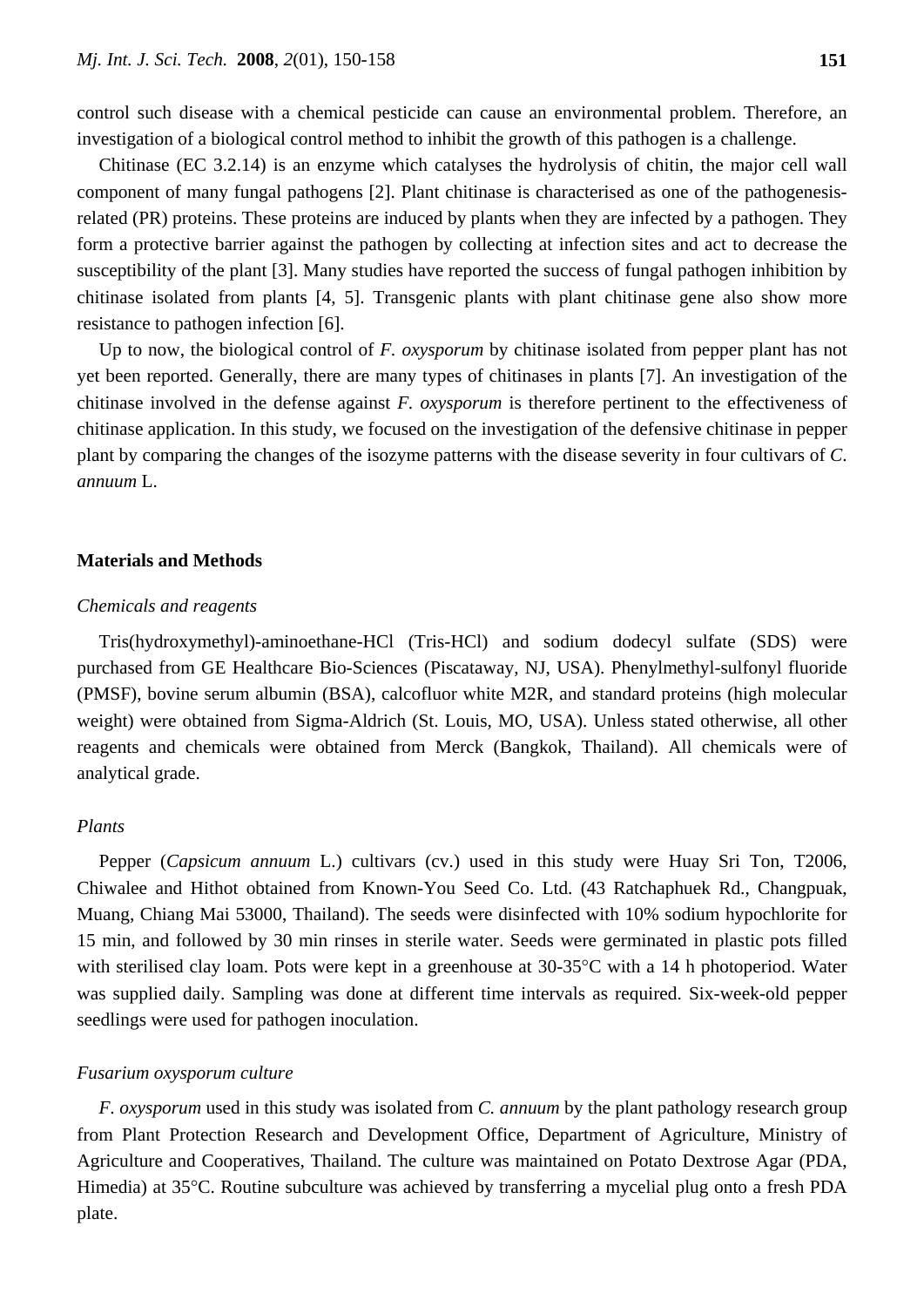#### *Plant inoculation and disease assessment*

The conidial suspension of *F. oxysporum* was prepared from the 7 day-old culture by washing the surface of colonies with sterile distilled water and scraping with a scalpel, then filtering through two layers of cheesecloth to remove mycelial fragments. The number of conidia in the suspension was adjusted to  $10^7$ /ml following counting with a haemacytometer. The plants were inoculated by stem inoculation modified by the method of Sharma [8]. The stem was vertically cut (1 to 1.5 cm long) at 2 cm above the soil line with sterile sharp scalpel and then inoculated with 1 ml of *F. oxysporum* conidia suspension. After inoculation, the wound was sealed with a wet cotton swab and then covered with a plastic strip. For control, distilled water was used instead of conidia suspension. The inoculated and healthy plants were grown in a greenhouse under the condition described above.

The disease severity of Fusarium wilts in pepper plants was rated after inoculation of the fungus based on the following scale:  $0 =$  no disease observed,  $1 =$  slight stunting,  $2 =$  slight stunting and chlorosis of leaves,  $3 = \langle 10\%$  of the leaves showing chlorosis and/or 10% of the plant with wilt symptoms,  $4 = 11-25\%$  of the plant with wilt symptoms,  $5 = 26-50\%$  of the plant with wilt symptoms,  $6 = 51-100\%$  of the plant with the wilt symptoms or plant death [9]. The disease severity data were derived from the means of 10 inoculated plants. All experiments were repeated with similar results. Data are presented from one experiment only.

## *Preparation of intercellular fluid (IF) and intracellular fluid (In)*

The leaves of infected and control plants were harvested at day 1, 3, 5, 7 and 10 after inoculation. Individual leaves from similar position on each plant were collected and pooled at each sampling time to account for variation in chitinase levels. The isolation of intercellular fluid (IF) of pepper leaves was carried out according to De Wit and Spikman [10], with slight modification. Briefly, a gram of harvested leaves was washed with distilled water three times and then submerged in 100 ml of a mixture of ice-cold 25 mM Tris-HCl, 10 mM  $CaCl<sub>2</sub>$ , 10 mM  $MgCl<sub>2</sub>$ , and 10 mM PMSF pH 7.8 in a vacuum flask under vacuum for 5 min. The leaves were gently blotted dry using paper towels and transferred into a 3 ml plastic syringe barrel. The syringe barrel was then sat on an eppendorf tube (without a lid). After centrifugation at 4000 rpm for 15 min at 4°C, the IF was recovered in the eppendorf tube and used immediately or stored at -80°C. The entire IF-free leaves were then frozen in liquid nitrogen and ground in a mortar containing 0.1 M sodium acetate buffer pH 5.2 (2.0 ml/g fresh weight) and sand. The homogenate was centrifuged for 10 min at 3000 rpm, followed by 20 min at 10000 rpm (4°C). The supernatant (intracellular fluid, In) was collected and used immediately or stored at -80°C.

#### *Determination of protein concentration*

The protein concentration of In and IF was determined using the method described by Bradford [11] with BSA as a standard.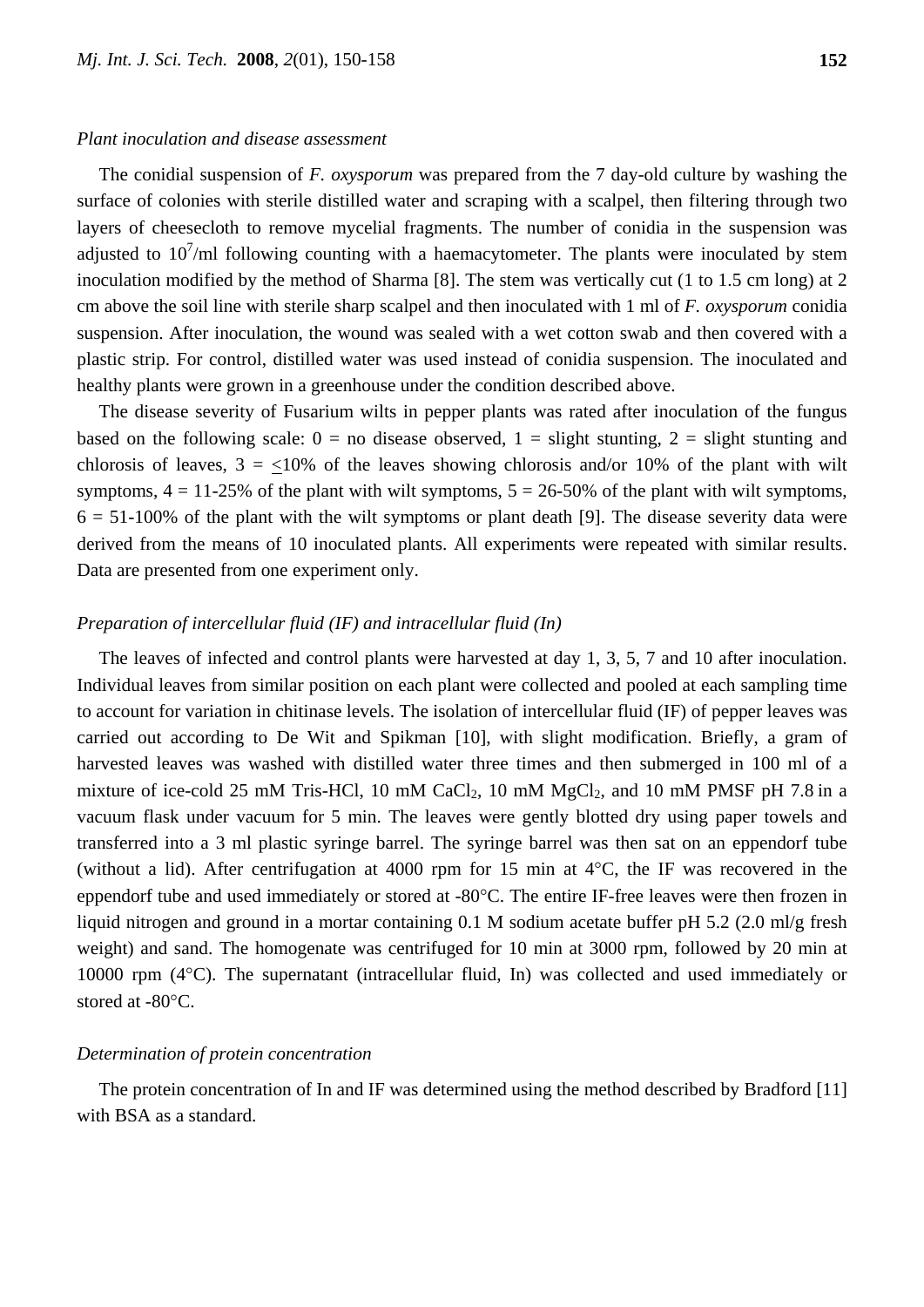#### *Separation and detection of chitinase isoenzymes by SDS-PAGE*

The In and IF of infected or control leaves were analysed by sodium dodecyl sulfate polyacrylamide gel electrophoresis (SDS-PAGE) in 10% separating gel containing 0.04% (w/v) glycol chitin under non-reducing conditions as described by Trudel and Asselin [12]. Samples (15 μg protein) were denatured by boiling for in the denaturing buffer for 5 min. After electrophoresis, gels were incubated for 20 h in 100 mM sodium acetate buffer (pH 5.0) containing 1% (v/v) Triton X-100 to remove SDS from proteins and gels. Chitinase activities on gels were revealed by fluorescent staining using 0.01% (w/v) calcofluor white M2R in 50 mM Tris-HCl (pH 8.9) for 5 min, then washing with distilled water several times and destaining in distilled water for 2 h at room temperature. Gels were visualised under UV light; bands with lytic activity appeared as dark zones under UV light. To determine the apparent molecular weights of chitinase bands, the gels were further stained with Coomassie brilliant blue R-250. Bands with lytic activity appeared as white zones with blue background under daylight and were then compared with standard proteins (high molecular weight).

#### **Results and Discussion**

#### *External symptoms of Fusarium wilt disease*

To determine the resistance and susceptibility of pepper cultivars used in this study, disease severity was examined. The disease progress curves for pepper plants inoculated with conidia suspension of *F. oxysporum* are shown in Figure 1. Disease symptoms appeared 3 days after inoculation in all cultivars and directly increased with time. The development of disease symptoms in cv. Hithot was highest followed by cv. Chiwalee, T2006 and Huay Sri Ton. These results suggest that Huay Sri Ton was the best disease tolerant cultivar. In contrast, the most susceptible cultivar to pathogen attack was Hithot.



**Figure 1.** Disease severity of pepper plants after inoculation with *F. oxysporum*:  $\bullet$ , T2006;  $\blacksquare$ , Huay Sri Ton;  $\blacktriangle$ , Chiwalee;  $\times$ , Hithot. Each bar represents a mean  $\pm$  standard deviation from three replicates.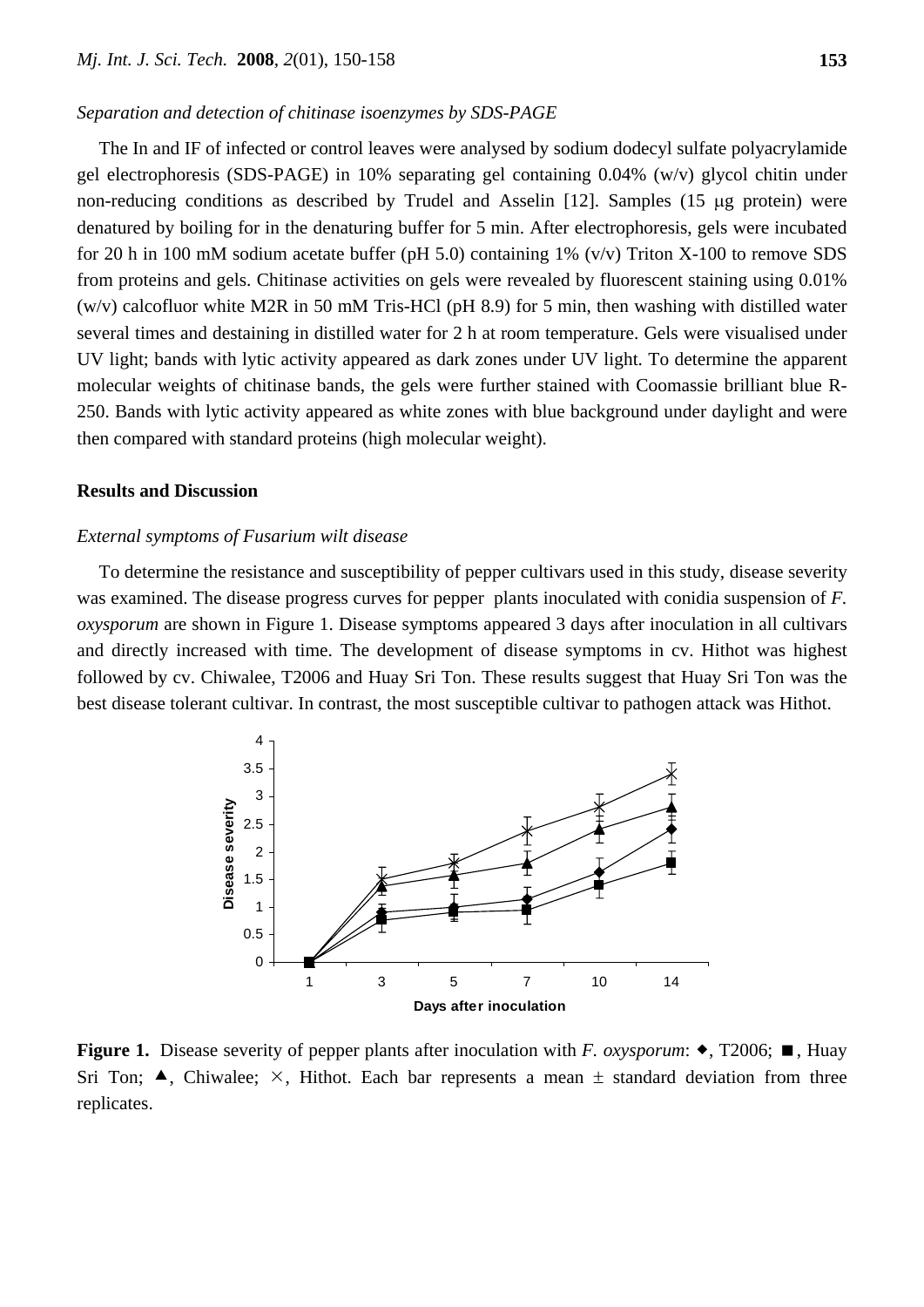## *Chitinase isozyme of SDS-PAGE gels*

IF and In protein extracts prepared from pepper leaves were separated on non-reducing SDS-PAGE. Glycol chitin was supplemented in the gel to detect bands of chitinase activity. Bands showing chitinolytic activity but differing in molecular weight are definded as chitinase isozyme. The chitinase isoenzyme patterns were examined at 0, 1, 3, 5, 7 and 10 days after inoculation because the early defense by chitinase in plant after pathogen inoculation has been reported [13]. In order to investigate the occurrence of chitinase in response to *F. oxysporum* in pepper plant, the changes of chitinase isozyme in inoculated plants were compared with the control. The SDS-PAGE results of each cultivar are shown in Figures 2-5.

Chitinolytic activity bands were detected at the day of inoculation in all cultivars. Although a plant may have never been infected, it nevertheless usually produces chitinase in order to protect itself from pathogen invasion [14]. The number of chitinolytic bands detected in IF and In of un-inoculated pepper plant varied. In IF, four chitinolytic bands were detected in cv.T2006 while the rest showed three chitionolytic bands. In contrast to IF, three chitinolytic bands were detected in In of cv.Huay Sri Ton, while the rest showed four chitinolytic bands.

However after inoculation with *F. oxysporum*, the change in the number of chitinolytic bands was found in cv.Huay Sri Ton. Interestingly, one band (ChiH-3) was significantly induced in both IF and In at 1 day after inoculation. Although no change of chitinolytic bands occurred in cv.T2006, Chiwalee or Hithot, the induction of Chi-3 was observed. Table 1 summarises the induction of Chi-3 detected on the gel of each cultivar. It can be seen that the disease severity was related to the induction of Chi-3 particularly in IF. This evidence was also observed in resistant cultivar of sorghum in response to fungal infection [15]. Liao *et. al.* [16] explained that the early defense against pathogen infection in plant mostly involve PR-protein found in IF.

| Cultivar          | <b>Disease severity</b> | <b>Source</b> | <b>Induction of Chi-3</b> | Day of<br>appearance |
|-------------------|-------------------------|---------------|---------------------------|----------------------|
| Huay Sri Ton      |                         | IF            | $++$                      |                      |
|                   |                         | In            | $^{+}$                    |                      |
| T <sub>2006</sub> | 2                       | IF            | $++$                      |                      |
|                   |                         | In            | $^{+}$                    |                      |
| Chiwalee          | 3                       | IF            |                           |                      |
|                   |                         | In            | $^{+}$                    |                      |
| Hithot            | 4                       | IF            |                           |                      |
|                   |                         | In            |                           |                      |

**Table 1.** Induction of Chi-3 in intercellular fluid (IF) and intracellular fluid (In) of pepper cultivars after inoculation with *F. oxysporum*

Note: Level of induction is indicated by number of  $+$ . No induction of Chi-3 is shown by -.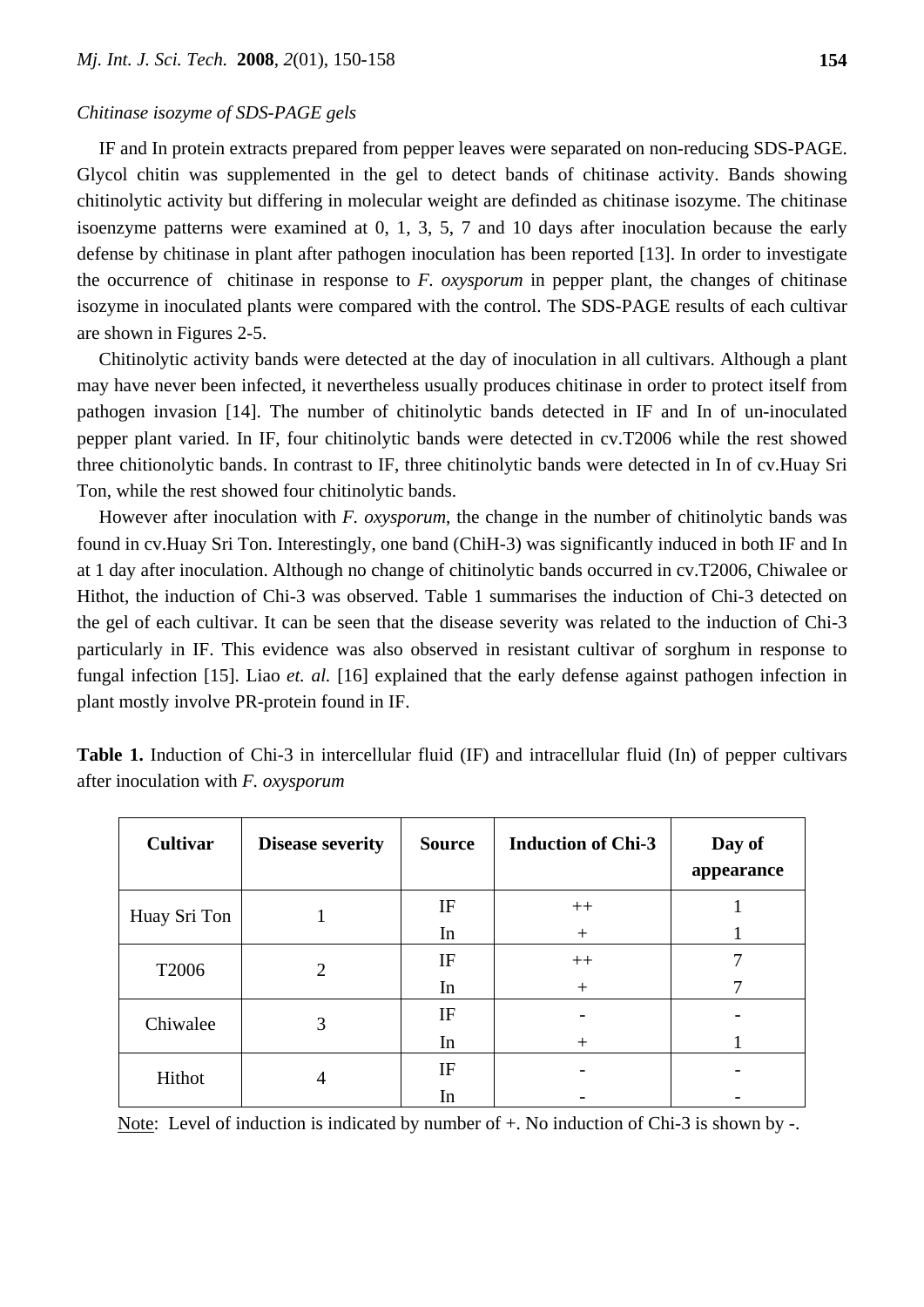

**Figure 2.** Chitinase isozyme patterns of intercellular fluid (IF) and intracellular fluid (In) from pepper leaves (cv.T2006) at 0, 1, 3, 5, 7 and 10 days after inoculation with *F. oxysporum* (B) comparing with water-treated control (A). All lanes were loaded with 15 μg proteins. Proteins were separated on 10% SDS-PAGE supplemented with glycol chitin. Bands with chitinase activity are indicated.



**Figure 3.** Chitinase isozyme patterns of intercellular fluid (IF) and intracellular fluid (In) from pepper leaves (cv. Huay Sri Ton) at 0, 1, 3, 5, 7 and 10 days after inoculation with *F. oxysporum* (B) comparing with water-treated control (A). Proteins were separated as stated above. Bands with chitinase activity are indicated.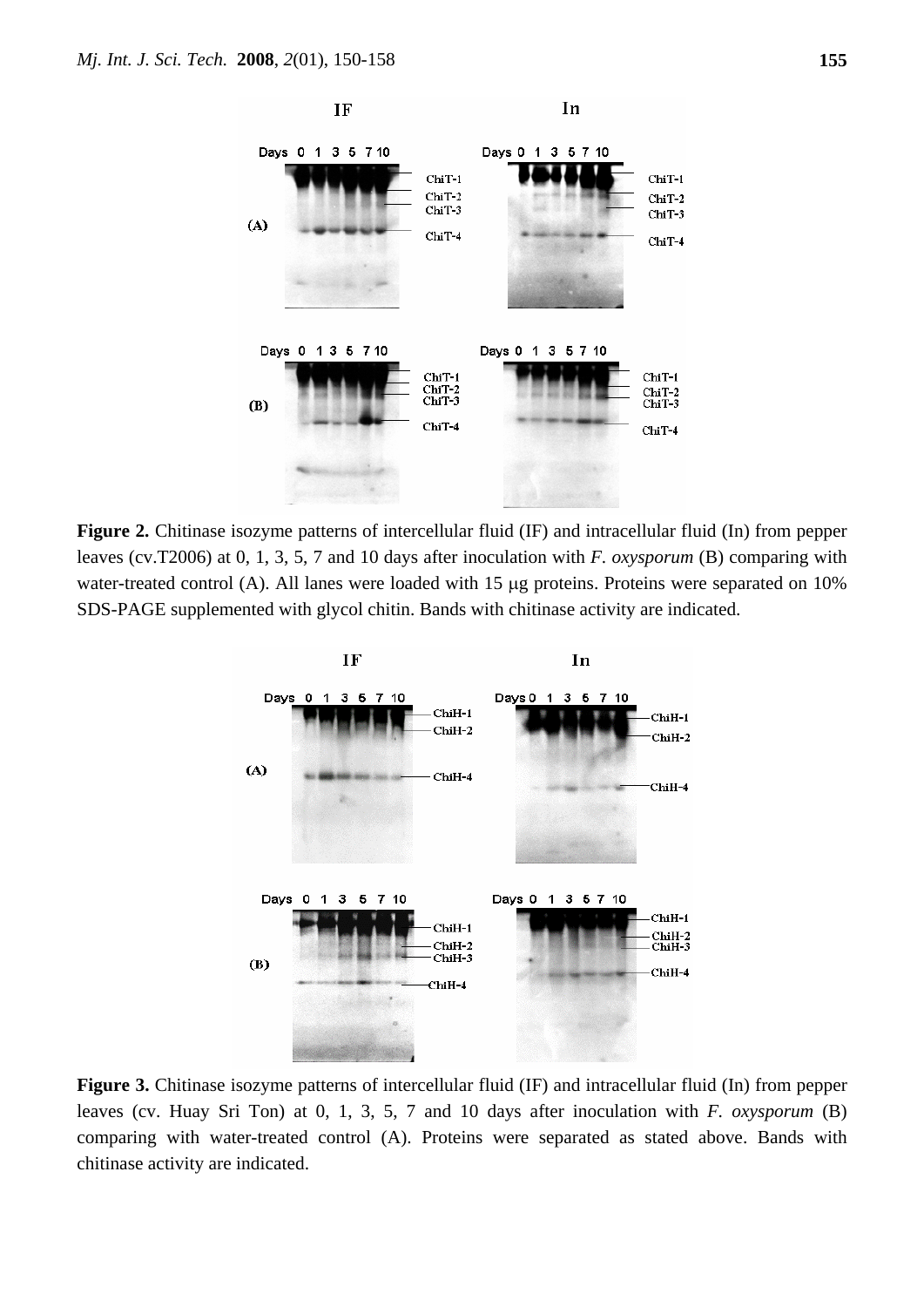

**Figure 4.** Chitinase isozyme patterns of intercellular fluid (IF) and intracellular fluid (In) from pepper leaves (cv. Chiwalee) at 0, 1, 3, 5, 7 and 10 days after inoculation with *F. oxysporum* (B) comparing with water-treated control (A). All lanes were loaded with 15 μg proteins. Proteins were separated on 10% SDS-PAGE supplemented with glycol chitin. Bands with chitinase activity are indicated.



**Figure 5.** Chitinase isozyme patterns of intercellular fluid (IF) and intracellular fluid (In) from pepper leaves (cv. Hithot) at 0, 1, 3, 5, 7 and 10 days after inoculation with *F. oxysporum* (B) comparing with water-treated control (A). Proteins were separated as stated above. Bands with chitinase activity are indicated.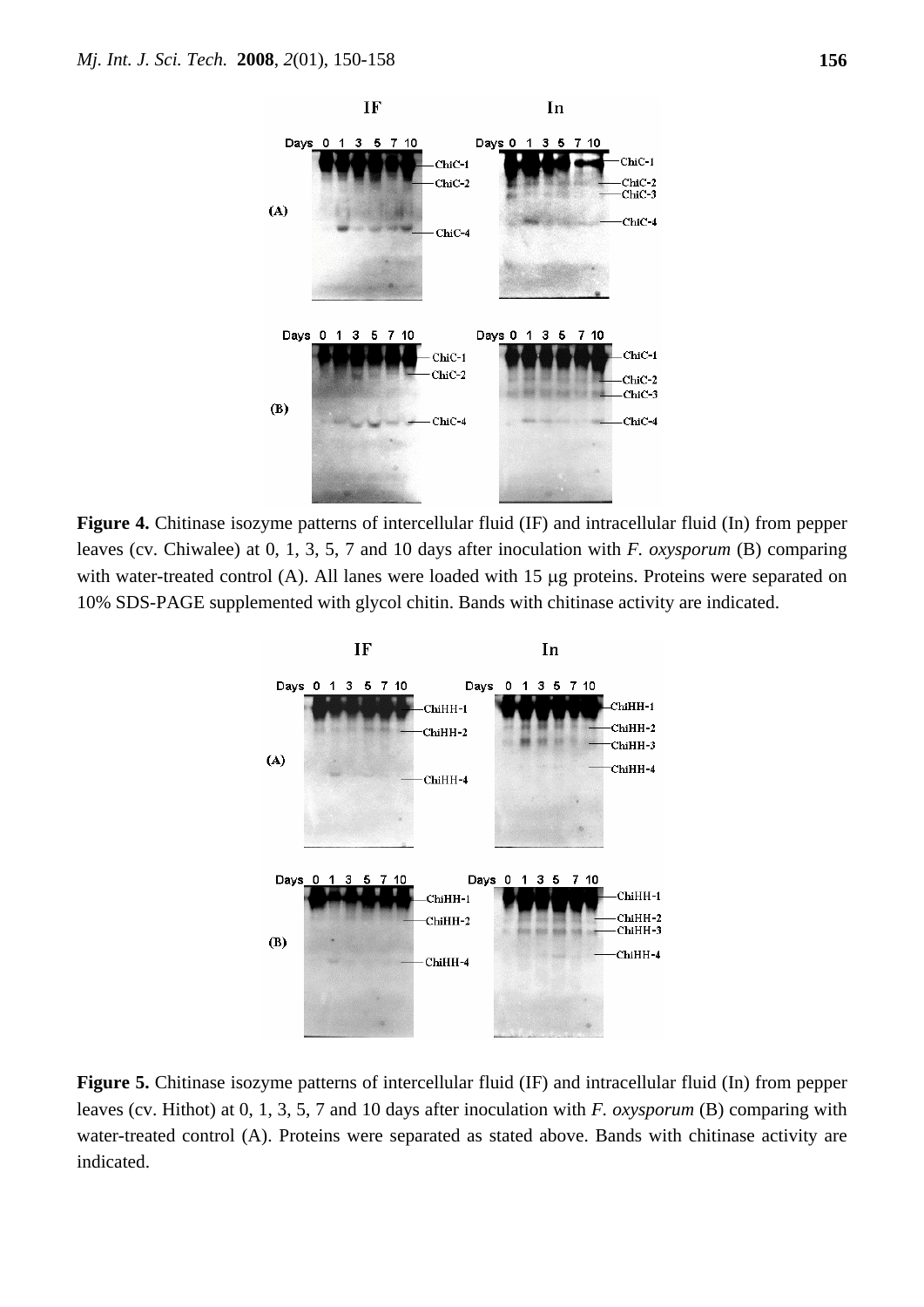To determine the molecular weight of Chi-3, Coomassie staining was conducted. The result shows that the molecular weight of Chi-3 is approximately 70 kDa (data not shown). This protein could possibly be used as a protein marker to distinguish between resistant and susceptible cultivars of pepper plant. The chitinase band (~30 kDa) detected from chitinase isozyme was reported to successfully determine the *A. solani* resistant cultivar of tomato [17]. To use Chi-3 as a biological control agent, the study of *F. oxysporum* inhibition by this chitinase needs to be further carried out.

#### **Conclusions**

A chitinase responded in defense against *F. oxysporum* in pepper plant (*C. annuum* L.) was investigated by comparing the chitinase isoenzyme patterns in the intercellular and intracellular fluids obtained from the leaves of inoculated and un-inoculated plants. Disease symptoms in four cultivars of pepper plants were also evaluated. The result suggests that a chitinase (~70 kDa) in the intercellular fluid might be responsible for a defense against *F. oxysporum* in pepper plant.

#### **Acknowledgements**

This work was financially supported by Natth Phamornpravatt research grant from the Faculty of Science, Chiang Mai University.

## **References**

- 1. D. Fravel, C. Olivain, and C. Alabouvette, "*Fusarium oxysporum* and its biocontrol", *New Phytologist*, **2003**, *157*, 493-502.
- 2. S. Yuying and D. W. M Leung, "Elevation of extracellular β-1,3-glucanase and chitinase activities in rose in response to treatment with acibenzolar-S-methyl and infection by *D. rose*", *J. Plant Pathol*., **2001**, *158*, 971-976.
- 3. L. D. Huang, and D. Backhouse, "Analysis of chitinase isoenzymes in sorghum seedlings inoculated with *Fusarium thapsinum* or *F. proliferatum*", *Plant Sci*., **2006**, *171*, 539-545.
- 4. M. V. Gomes, A. E. A Oliveira, and J. Xavier-Filho, "A chitinase and a β-1,3-glucanase isolated from seeds of cowpea (*Vigna unguiculata* L. Walp) inhibit the growth of fungi and insect pests of the seed", *J. Sci. Food Agri*., **1996**, *72*, 86-90.
- 5. S. Karasuda, S. Tanaka, H. Kajihara, Y. Yamamoto, and D. Koga, "Plant chitinase as a possible biocontrol agent for use instead of chemical fungicides", *Biosci. Biotech. Biochem*., **2003**, *67*, 221- 224.
- 6. K. Kishimoto, Y. Nishizawa, Y. Tabei, T. Hibi, M. Nakajima, and K. Akutsu, "Detailed analysis of rice chitinase gene expression in transgenic cucumber plants showing different levels of disease resistance to gray mold (*Botrytis cinerea*)", *Plant Sci*., **2002**, *162*, 655-662.
- 7. M. Legrand and B. Fritig, "Biological function of pathogenesis-related proteins: four tobacco pathogenesis-related proteins are chitinase", *PNAS*, **1987**, *84*, 6750-6754.
- 8. N. D. Sharma, L. K. Joshi, and S. C. Vyas, "A new stem inoculation technique for testing Fusarium wilt of pigeon-pea", *Indian Phytopathol.*, **1977**, *30*, 406-407.